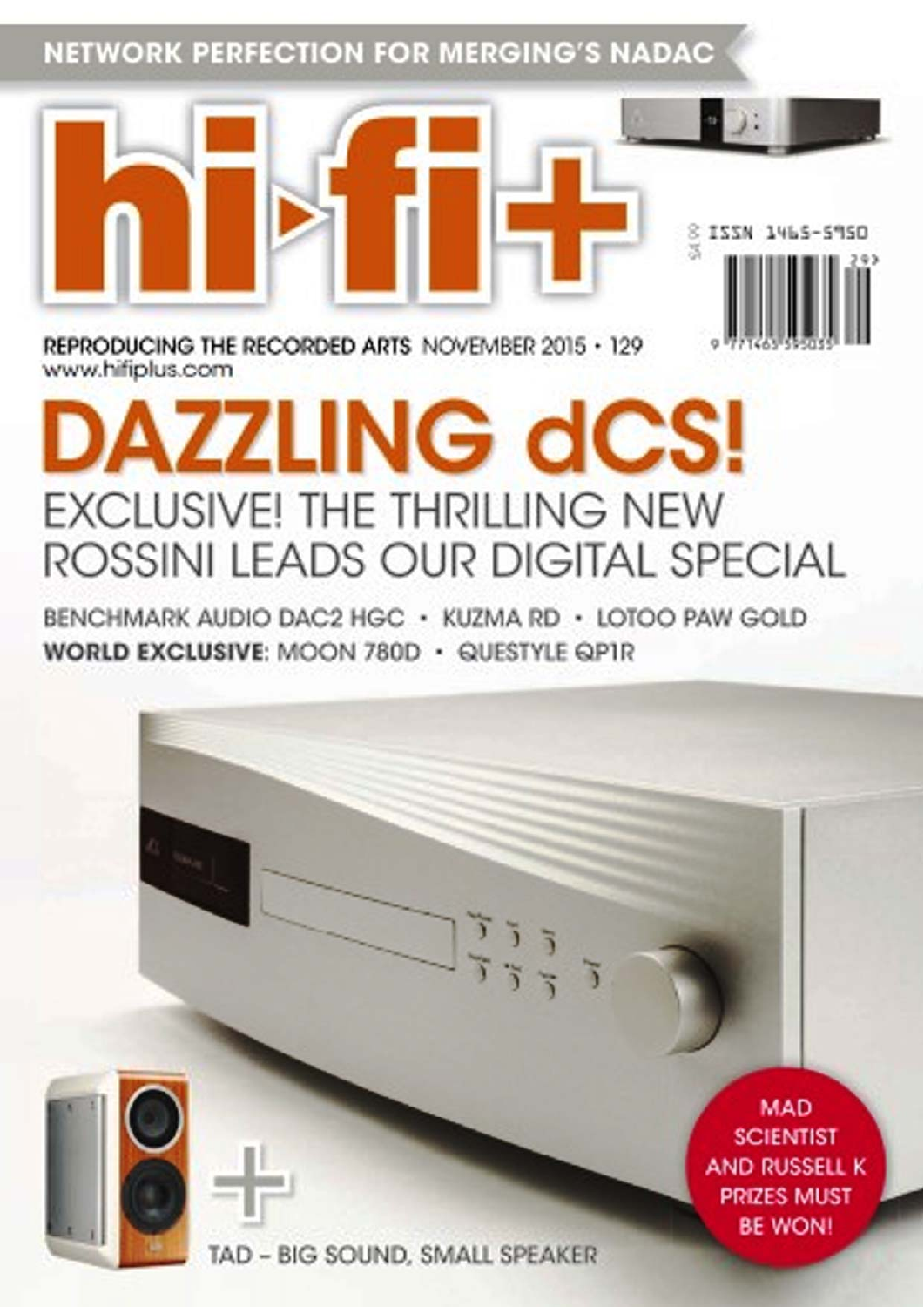### EQUIPMENT REVIEW

## **Signal Projects Lynx**

*by Jason Kennedy*

ome nations seem to be drawn<br>
to great audio more than others<br>
and the Greeks are among the<br>
most passionate in Europe –<br>
you only have to look up the<br>
audiophile club of Athens on YouTube to to great audio more than others and the Greeks are among the most passionate in Europe – you only have to look up the get some idea of how large they go on highend hardware. They clearly love the stuff and so it's only natural that they should be making it as well, and this extends to the full gamut of components including cable. Nick Korakakis is one such enthusiast, a man who got carried away with hardware but realised that upgrading wasn't providing the improvements he was expecting because certain problems remained. He eventually came to the conclusion that cables were the main source of that problem, the weakest link in the system, and set about building some of

his own, a pursuit which led to the formation of Signal Projects in 2007. This, it turned out, was the eve of a global recession, but the fact that he's still in business suggests he was doing something right in making cables that worked in other systems as well as his own.

The Lynx range of interconnects, speaker cables, and power cables is one up from the Monitor range at the bottom of the Signal Projects tree and five ranges down from Golden Sequence at the top. Lynx cables use four nines (99.9999%) purity, solid core conductors in copper with PTFE dielectric. It's a shielded design with aluminium foil and copper braiding to keep noise at bay. The cables are terminated in RCA phono plugs that Signal Projects machines to its own design, which incorporates a threaded clamping system for a tight fit. Behind the RCA plug is a lump of around 20mm diameter, which makes it difficult to use with components that have the outputs stacked close together. When asked what was in the lumps, Nick told me, "inside these termination modules we apply a specific grounding configuration with lower resistance on the receiving plug, which makes the shield fully directional". But he wouldn't go into any more detail than that. Fortunately, the Townshend Allegri I use has two pairs of outputs so I was able to use the Lynx across both and accommodate their girth.